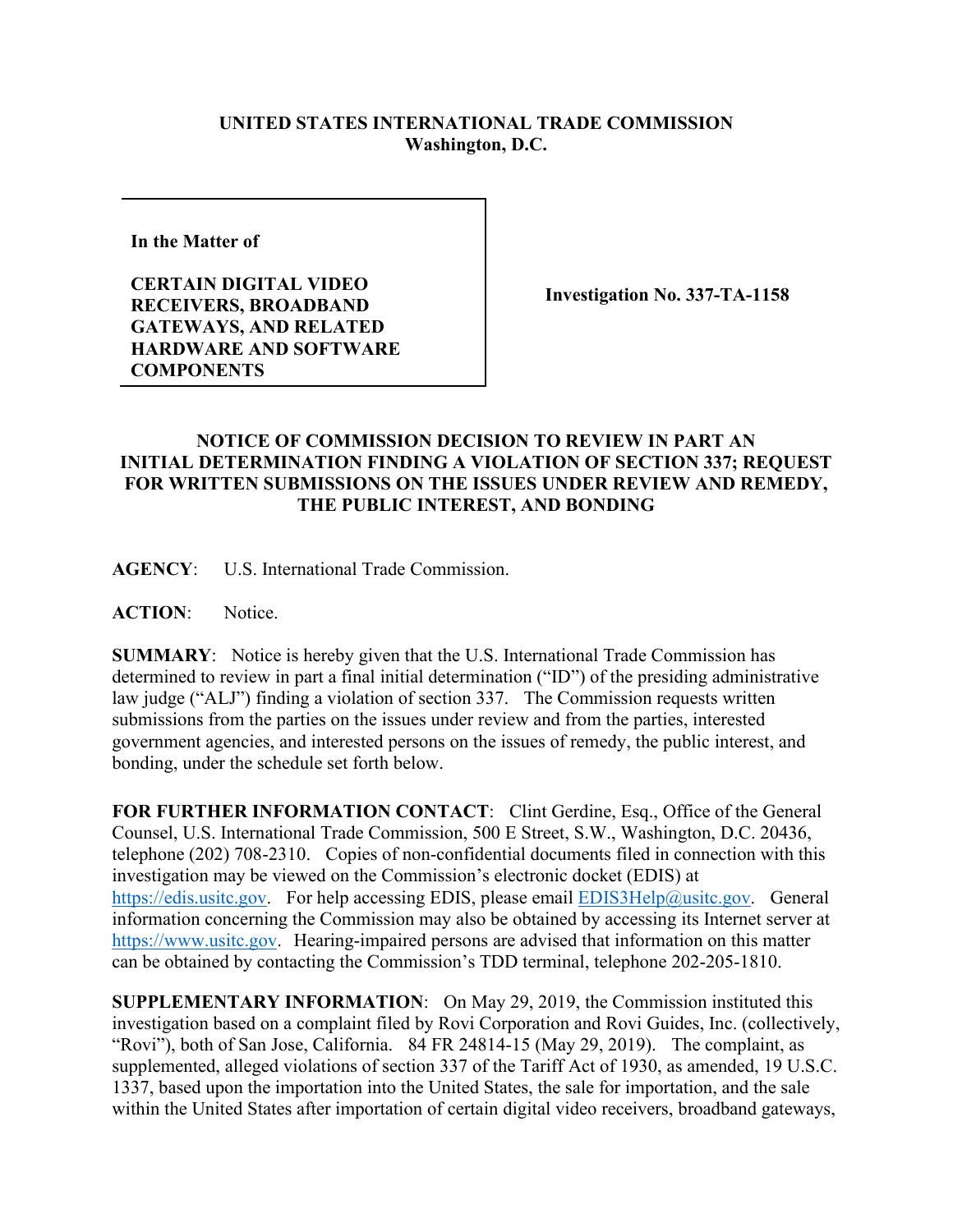and related hardware and software components by reason of infringement of certain claims of U.S. Patent Nos. 7,779,445 ("the '445 patent"); 7,200,855 ("the '855 patent"); 8,156,528 ("the '528 patent"); 8,001,564 ("the '564 patent"); 7,301,900 ("the '900 patent"); and 7,386,871 ("the '871 patent").The complaint further alleged the existence of a domestic industry. The Commission's notice of investigation named as respondents Comcast Corporation, Comcast Cable Communications, LLC, Comcast Cable Communications Management, LLC, and Comcast Holdings Corporation (collectively, "Comcast"), all of Philadelphia, Pennsylvania. The Office of Unfair Import Investigations ("OUII") is partially participating in the investigation. The '528, '855, and '445 patents remain in the investigation and the '564, '900, and '871 patents have been terminated from the investigation. Order No. 18 (Sept. 30, 2019), *unreviewed by* Comm'n Notice (Oct. 15, 2019).

On July 14, 2020, the ALJ issued a written *Markman* Order. *See* Order No. 41 (Jul. 14, 2020).

On July 28, 2020, the ALJ issued the final ID finding a violation of section 337 as to the '528 and '855 patents based on infringement of the asserted claims by Comcast's accused products. Specifically, the ID found that: (1) Comcast's accused products infringe claims 13, 27, and 30 of the '528 patent and claims 60 and 63 of the '855 patent; (2) Comcast's accused products do not infringe asserted claim 5 of the '445 patent; (3) the asserted claims of the '528 and '855 patents are not invalid; (4) claims 5 and 15 of the '445 patent are invalid as anticipated under 35 U.S.C.  $102(g)(2)$  by Comcast's VOD Vision System; and (5) Rovi has satisfied both prongs of the domestic industry requirement. The final ID also included the ALJ's recommended determination, which recommended the issuance of a limited exclusion order directed to Comcast's infringing products and a cease and desist order directed to Comcast.

On August 10, 2020, Rovi petitioned, and Comcast petitioned and contingently petitioned, for review of the final ID. On August 18, 2020, Rovi and Comcast each filed a response in opposition to the other party's petition for review.

Having reviewed the record of the investigation, including the parties' petitions and responses thereto, the Commission has determined to review the subject ID in part. Specifically, the Commission has determined to review: (1) Order No. 41's and the ID's construction of the claim limitations: "same functions," "personal video recorder device," "personal video recorder-compliant device," "personal video recorder functionality," and "first interactive television program guide … are implemented" ("where the first interactive television program guide and the second interactive program guide … are distinctly implemented") of asserted claims 13, 27, and 30 of the '528 patent; (2) the ID's finding that Comcast's Accused Products infringe the asserted claims of the '528 patent and that the asserted claims are not invalid; (3) the ID's finding that Rovi has satisfied the technical prong of the domestic industry requirement with respect to the '528 patent; (4) the ID's identification of Comcast's products that infringe the asserted claims of the '855 patent; (5) the ID's finding that Comcast's redesigns for the '855 patent are not sufficiently fixed in design to warrant adjudication; (6) the ID's finding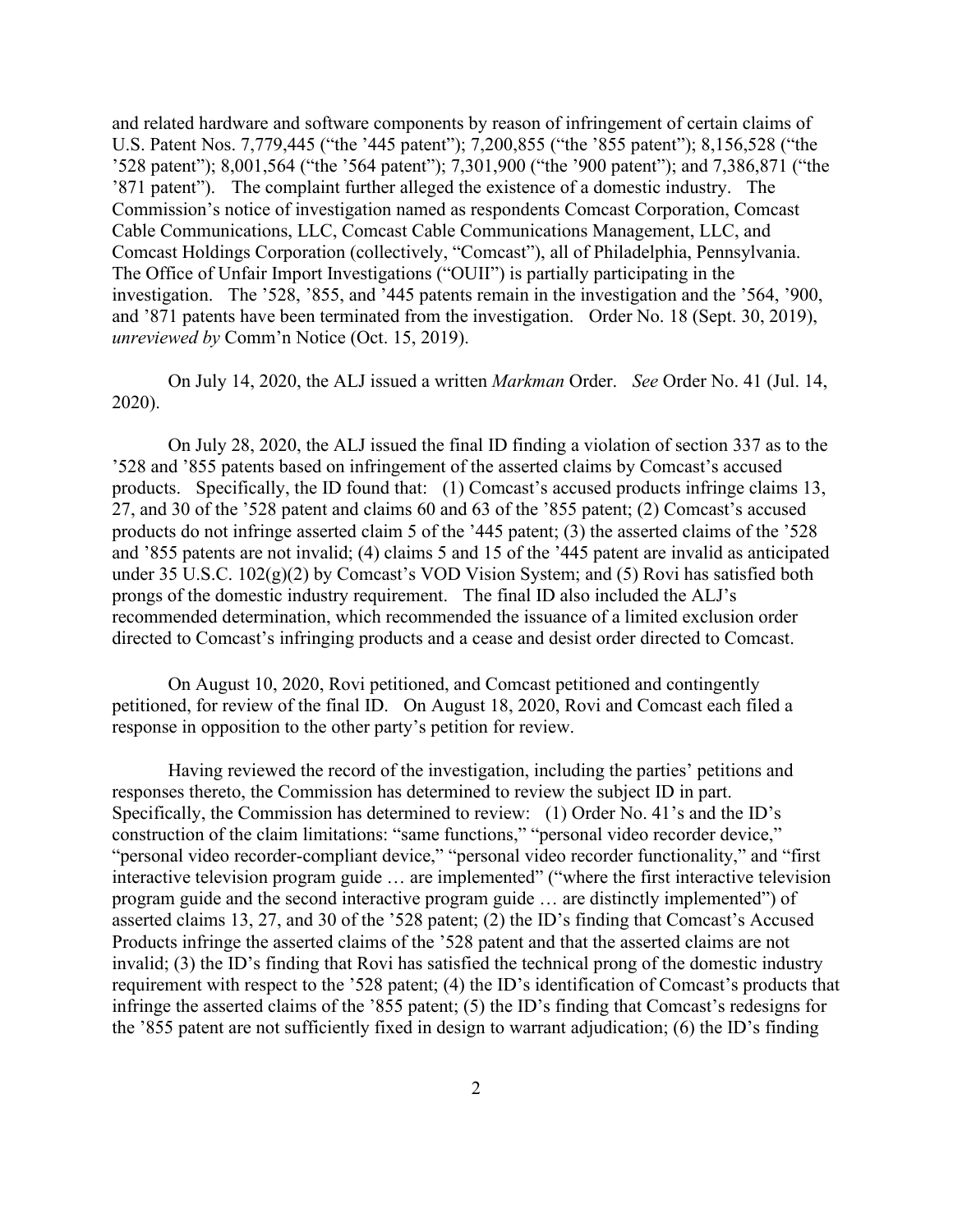that the Accused Products are not "articles that infringe" claim 5 of the '445 patent; (7) the ID's finding that claims 5 and 15 of the '445 patent are invalid as anticipated under 35 U.S.C.  $102(g)(2)$  by Comcast's VOD Vision System; (8) the ID's finding that Comcast has engaged in sales within the United States after importation of accused products in accordance with section 337(a)(1)(B); and (9) the ID's finding that Rovi satisfied the economic prong of the domestic industry requirement. The Commission has determined not to review the remainder of the ID.

The parties are requested to brief their positions with reference to the applicable law and the evidentiary record regarding the questions provided below:

- (1) Please explain, with citations to the record, how construing the limitation "same functions" of claims 13, 27 and 30 of the '528 patent to mean "all of the same functions" would impact the findings on infringement.
- (2) Please explain, with citations to the record, how construing the limitations "personal video recorder device," "personal video recorder-compliant device," and "personal video recorder functionality" of claims 13, 27 and 30 of the '528 patent not to require (1) recording to local storage and (2) the automatic recording of programs that users are watching in real-time would impact the findings on infringement and validity.
- (3) Please explain, with citations to the record, how construing the limitation "first interactive television program guide … are implemented" of claims 13, 27 and 30 of the '528 patent to "include the components of a system that can manipulate guide data and user inputs to provide an interactive, visual display of media listings and other guidance functions" would impact the findings on infringement.
- (4) Please explain whether (a) the documents provided by SeaChange (RX-0053), (b) the 10/24/02 *Baltimore Sun* article (RX-60), or (c) Ms. Scilingo's own contemporaneous documents, individually or in combination, are legally sufficient to corroborate Ms. Scilingo's testimony with respect to 35 U.S.C.  $102(g)$ . Discuss any relevant case law for each.
- (5) Please address whether the practice in the United States of the method of claim 5 of the '445 patent by Comcast's X1 System using an accused set-top box along with other components makes the box an "article that -- infringes" under section  $337(a)(1)(B)$ , taking into account the nature of the accused product, the combination with other components, and the specific limitations of claim 5. Please support your response with reference to the statutory language, legislative history and Commission and court precedent regarding the scope of section 337.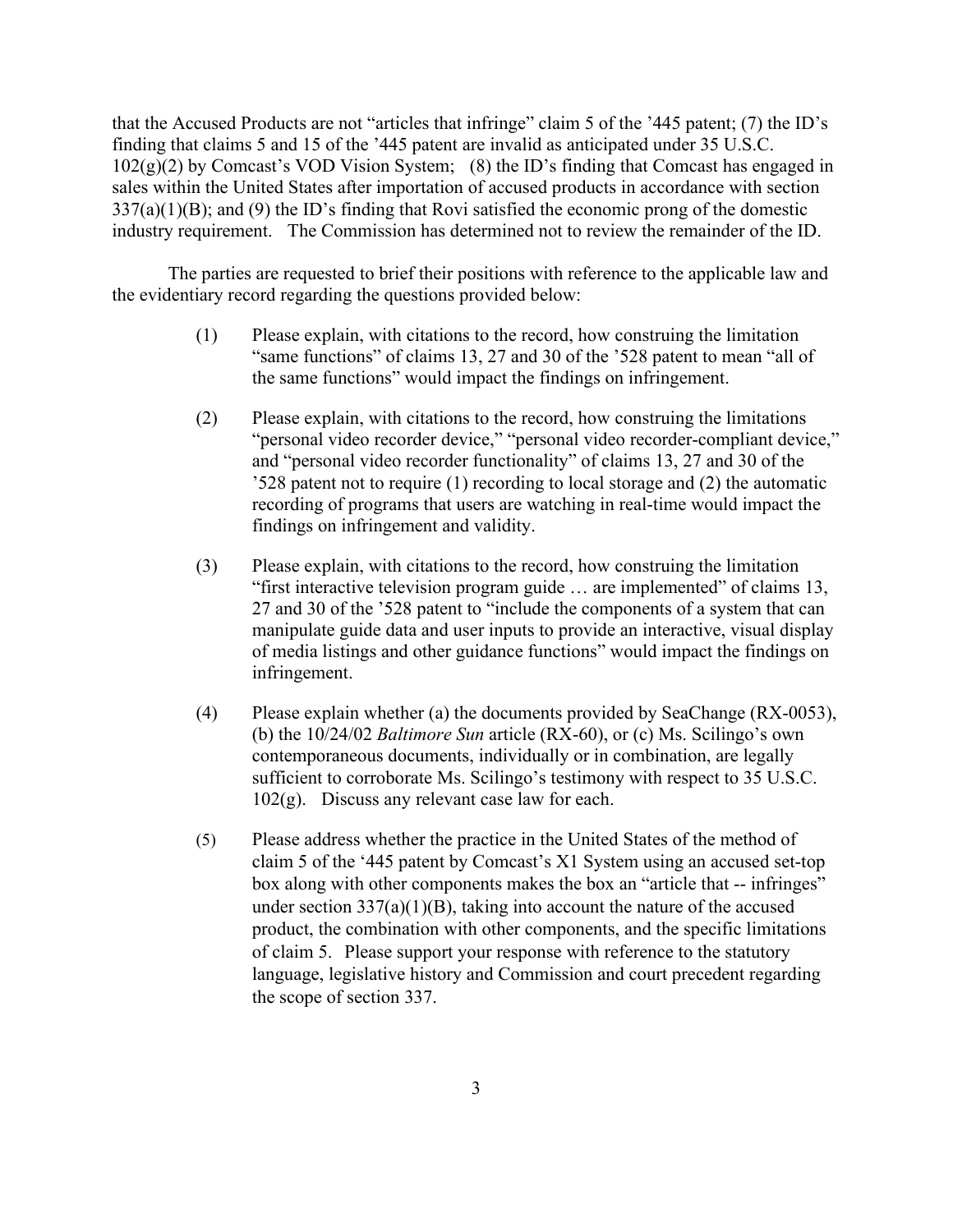- (6) With respect to whether there is a violation concerning the '445 patent, how should the fact that an article would be an "article that – infringes" based on an importer's indirect infringement (through supply of an imported article to an infringing third party that directly infringes an asserted claim) inform the Commission's consideration of whether the same article is an "article that – infringes" based on the importer's (own) direct infringement?
- (7) Please comment on the following possible approaches to evaluating whether an importer's own practice of a patented method using a combination of an imported article with other articles may give rise to a section 337 violation. Also discuss whether, under each of these approaches, there would be a violation of section 337 with respect to claim 5 of the '445 patent given the facts in this investigation.
	- a. drawing guidance from the provisions of 35 U.S.C. 271(b), concerning inducement of infringement, and therefore examining, *inter alia*, whether the imported article is a device distributed with the purpose of bringing about infringing acts.
	- b. drawing guidance from the provisions of 35 U.S.C. 271(c), concerning contributory infringement, (which is one of the few parts of section 271 that specifically references components of an infringing invention), and therefore examining:
		- (i) whether the imported article is a material part of the invention, known to be especially made or especially adapted for use in an infringement of such patent, and not a staple article or commodity of commerce suitable for substantial non-infringing use.
		- (ii) whether the imported article is a material part of the invention and specifically designed for use in the combination that practices the patented invention.
- (8) For each of the two redesigns individually and in combination, please explain whether Rovi has preserved arguments as to infringement in light of its admissions of noninfringement. *See* Tr. at 1402 (Kamprath). If so, please explain whether each of the two redesigns, individually and in combination, infringe or do not infringe the asserted claims of the '855 patent. Please explain whether each redesign alters the accused products physically or alters the code that resides on the accused products to turn off the MoCA functionality. Please also explain whether any redesigned articles have been imported, and whether, for redesigned articles that have yet to be imported,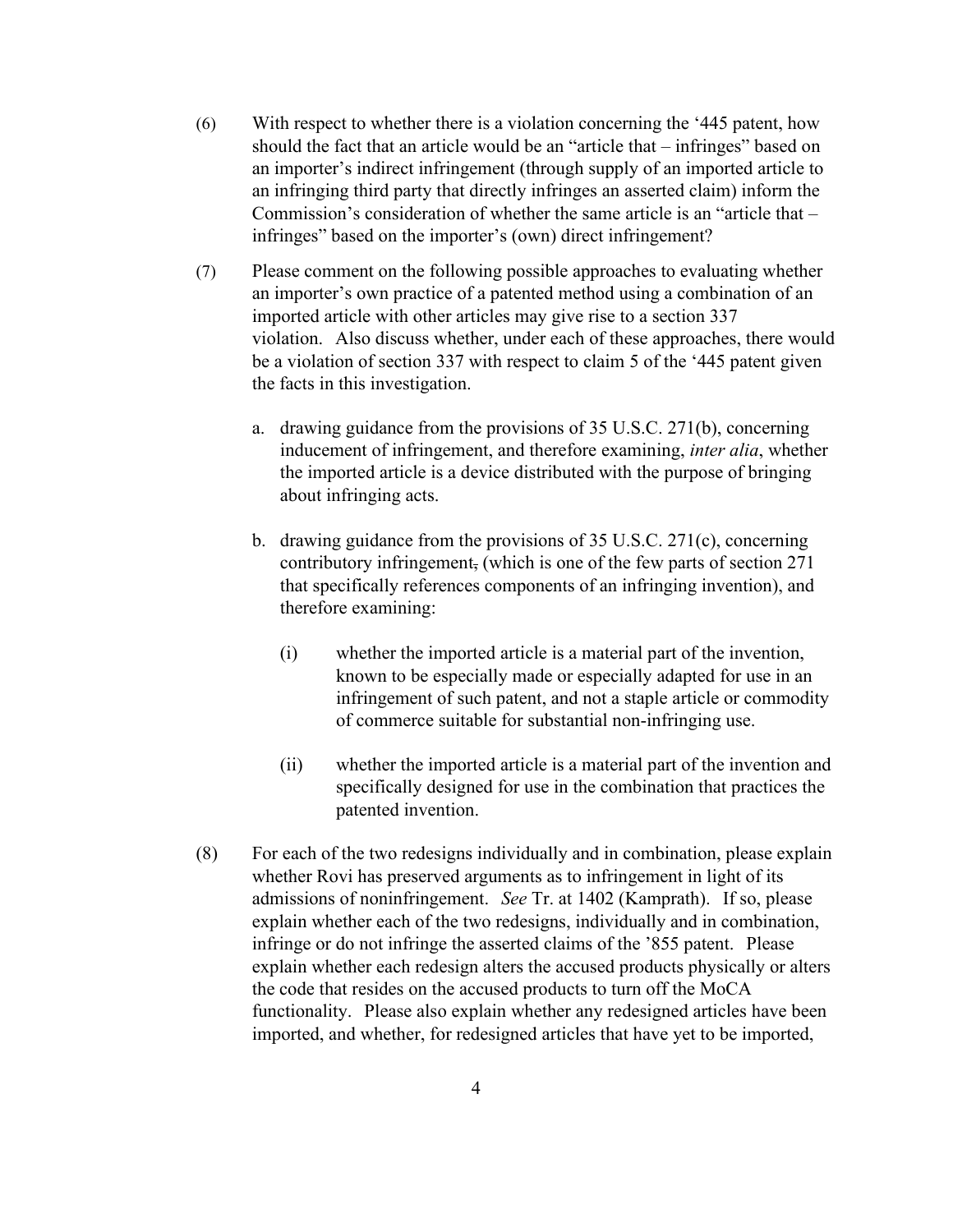whether the redesigns would be imported with the physical alterations and/or altered code. (add line space)

(9) Please explain, on a patent-by-patent basis, how Complainants' claimed investments are significant under Section 337(a)(3)(A) and (B). *See Lelo Inc. v. Int'l Trade Comm'n*, 786 F.3d 879, 883-84 (Fed. Cir. 2015); *Certain Carburetors and Products Containing Such Carburetors*, Inv. No. 337-TA-1123, Comm'n Op. at 17-19 (Oct. 28, 2019).

In connection with the final disposition of this investigation, the statute authorizes issuance of, *inter alia,* (1) an exclusion order that could result in the exclusion of the subject articles from entry into the United States; and/or (2) cease and desist orders that could result in the respondents being required to cease and desist from engaging in unfair acts in the importation and sale of such articles. Accordingly, the Commission is interested in receiving written submissions that address the form of remedy, if any, that should be ordered. If a party seeks exclusion of an article from entry into the United States for purposes other than entry for consumption, the party should so indicate and provide information establishing that activities involving other types of entry either are adversely affecting it or likely to do so. For background, see *Certain Devices for Connecting Computers via Telephone Lines*, Inv. No. 337- TA-360, USITC Pub. No. 2843, Comm'n Op. at 7-10 (December 1994).

The statute requires the Commission to consider the effects of that remedy upon the public interest. The factors the Commission will consider include the effect that an exclusion order and/or cease and desist orders would have on: (1) the public health and welfare, (2) competitive conditions in the U.S. economy, (3) U.S. production of articles that are like or directly competitive with those that are subject to investigation, and (4) U.S. consumers. The Commission is therefore interested in receiving written submissions that address the aforementioned public interest factors in the context of this investigation.

If the Commission orders some form of remedy, the U.S. Trade Representative, as delegated by the President, has 60 days to approve, disapprove, or take no action on the Commission's determination. *See* Presidential Memorandum of July 21, 2005. 70 FR 43251 (July 26, 2005). During this period, the subject articles would be entitled to enter the United States under bond, in an amount determined by the Commission and prescribed by the Secretary of the Treasury. The Commission is therefore interested in receiving submissions concerning the amount of the bond that should be imposed if a remedy is ordered.

**WRITTEN SUBMISSIONS:** The parties to the investigation are requested to file written submissions on the issues under review that specifically address the Commission's questions set forth in this notice.<sup>[1](#page-4-0)</sup> The submissions should be concise and thoroughly referenced to the record

<span id="page-4-0"></span> $<sup>1</sup>$  In seeking briefing on these issues, the Commission has not determined to excuse any party's</sup> noncompliance with Commission rules and the ALJ's procedural requirements, including requirements to present issues in petitions and pre-hearing and post-hearing submissions. *See, e.g.*, Order No. 2 (June 7, 2019) (ground rules); 19 C.F.R. § 210.43(a)(2). The Commission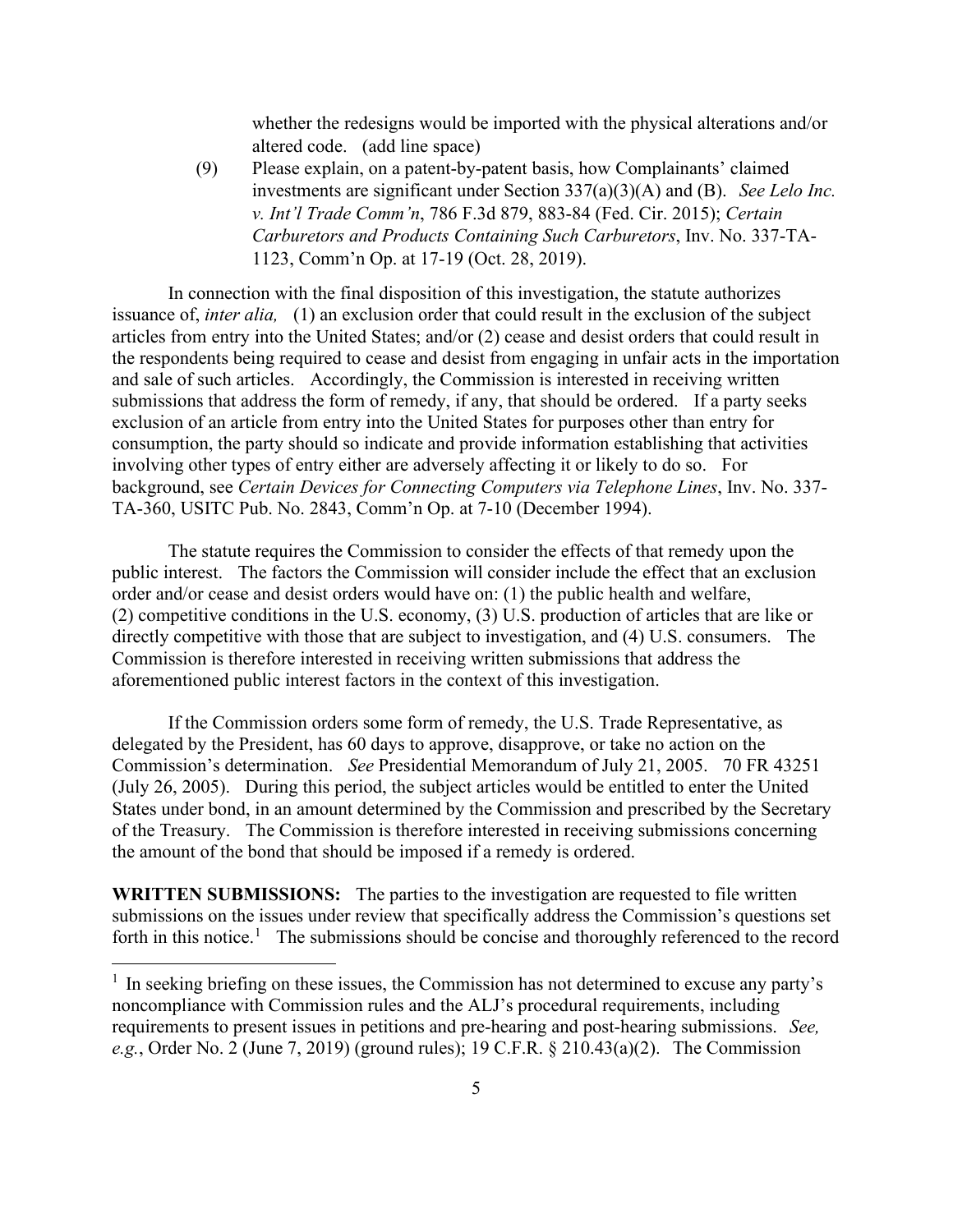in this investigation. Parties to the investigation, interested government agencies, and any other interested parties are encouraged to file written submissions on the issues of remedy, the public interest, and bonding. Such submissions should address the recommended determination by the ALJ on remedy and bonding.

In their initial submissions, Complainants are also requested to identify the remedy sought and Complainants and OUII are requested to submit proposed remedial orders for the Commission's consideration. Complainants are also requested to state the dates that the asserted patents expire, to provide the HTSUS subheadings under which the accused products are imported, and to supply the identification information for all known importers of the products at issue in this investigation. The written submissions and proposed remedial orders must be filed no later than close of business on October 23, 2020. Reply submissions must be filed no later than the close of business on October 30, 2020. No further submissions on these issues will be permitted unless otherwise ordered by the Commission.

Persons filing written submissions must file the original document electronically on or before the deadlines stated above. The Commission's paper filing requirements in 19 CFR 210.4(f) are currently waived. 85 FR 15798 (March 19, 2020). Submissions should refer to the investigation number ("Inv. No. 337-TA-1158") in a prominent place on the cover page and/or the first page. (*See* Handbook on Filing Procedures,

*[https://www.usitc.gov/documents/handbook\\_on\\_filing\\_procedures.pdf](https://www.usitc.gov/documents/handbook_on_filing_procedures.pdf)*). Persons with questions regarding filing should contact the Secretary at (202) 205-2000.

Any person desiring to submit a document to the Commission in confidence must request confidential treatment. All such requests should be directed to the Secretary of the Commission and must include a full statement of the reasons why the Commission should grant such treatment. *See* 19 CFR 210.6. Documents for which confidential treatment by the Commission is sought will be treated accordingly. A redacted non-confidential version of the document must also be filed simultaneously with any confidential filing. All information, including confidential business information and documents for which confidential treatment is properly sought, submitted to the Commission for purposes of this Investigation may be disclosed to and used: (i) by the Commission, its employees and Offices, and contract personnel (a) for developing or maintaining the records of this or a related proceeding, or (b) in internal investigations, audits, reviews, and evaluations relating to the programs, personnel, and operations of the Commission including under 5 U.S.C. Appendix 3; or (ii) by U.S. government employees and contract personnel, solely for cybersecurity purposes. All contract personnel will sign appropriate nondisclosure agreements. All non-confidential written submissions will be available for public inspection at the Office of the Secretary and on EDIS.

may, for example, decline to disturb certain findings in the final ID upon finding that issue was not presented in a timely manner to the ALJ or to the Commission.